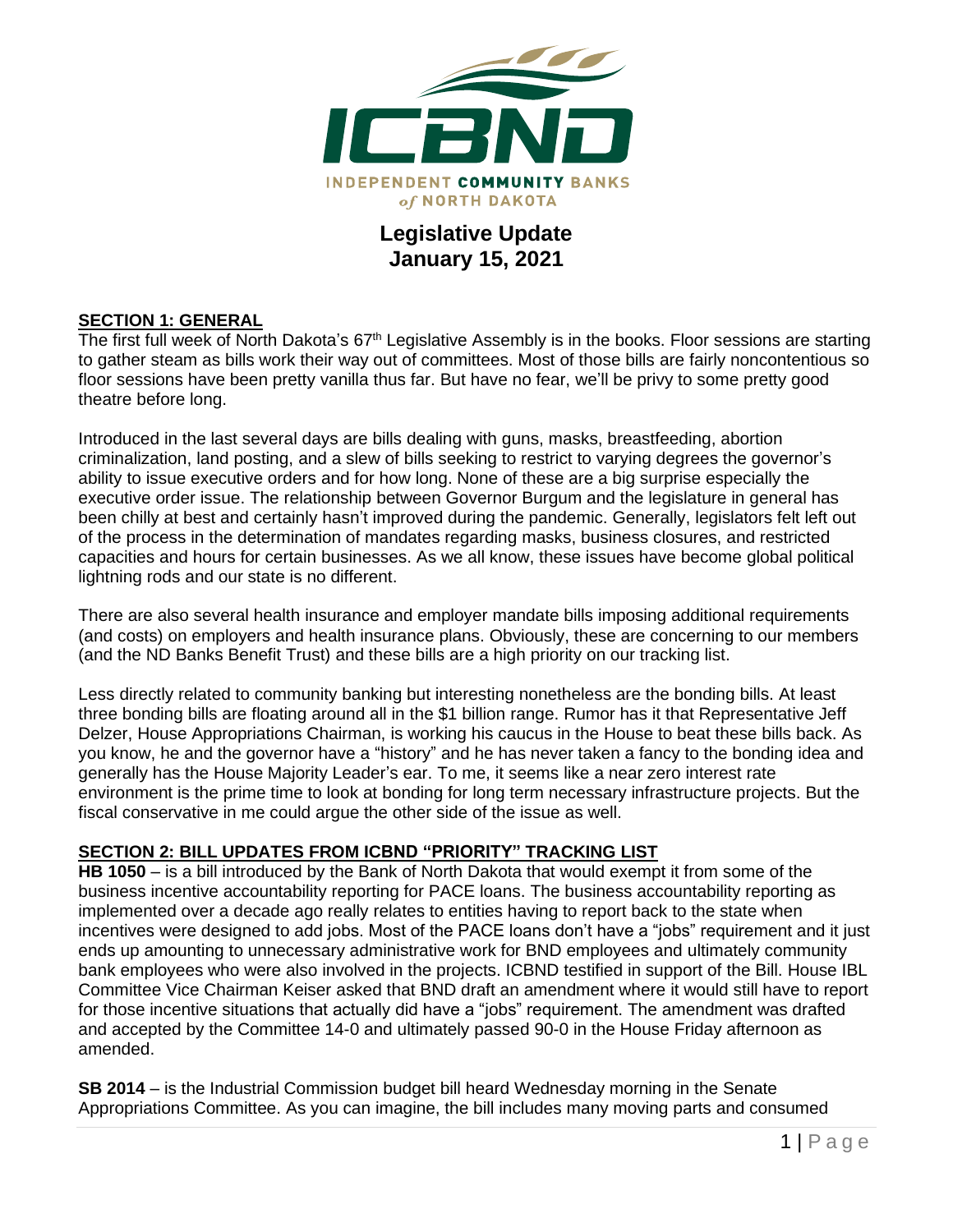nearly four hours of testimony. Those aspects of the bill that are of interest to ICBND include the Bank of North Dakota (BND) and the North Dakota Housing Finance Agency (NDHFA) budgets. BND provided an update of the bank's activities particularly the relief administered through BND during the pandemic. They also discussed their priorities going forward which include transitioning out of the residential real estate mortgage business and expanding its services into real estate evaluations. As BND has discussed with ICBND and its membership, BND will transition the mortgage servicing business to NDHFA initially and ultimately also transfer its mortgage origination service. ICBND and its member banks will remain involved in this project to help ensure that the transition goes smoothly. The real estate evaluation service is very much needed by ICBND member banks and we applaud BND for responding to the need. BND is requesting six full-time equivalents (FTE) in its budget to provide the service which will initially be limited to agricultural real estate evaluations. Ultimately, they would also provide commercial real estate evaluations. ICBND supports BND's budget request and will work with the appropriations subcommittee toward that end.

ICBND also supports the NDHFA budget which requests two additional FTE's to service about 2300 loans that will be transitioned from BND. The NDHFA budget also requests two additional FTE's for the administration of a HUD block grant program that is being transferred from the Department of Commerce to NDHFA. Again, ICBND will be involved with the subcommittee on this bill.

**SB 2102**– relates to the DFI Commissioner and the State Banking Board's authority relative to dissolution, insolvency, receivership and liquidation of financial institutions under DFI supervision. The bill would allow the department more flexibility to act in the event of an emergency (ransomware attack for instance) or the necessary closure of an institution. Commissioner Kruse presented this bill and SB 2101 conceptually to the ICBND Legislative Committee in October. ICBND testified in support of the bill and after amendments satisfactory to ICBND, it received a 6-0 Do Pass vote from the Senate IBL Committee and the bill passed the Senate 47-0 as amended on Thursday.

**SB 2127** – is the Housing Incentive Fund (HIF) bill under the direction of the North Dakota Housing Finance Agency proposing minor policy changes and requesting a \$50 million appropriation. ICBND supported the bill and it received a 6-0 Do Pass recommendation from the Senate IBL Committee and was referred to the Senate Appropriations Committee. Getting the \$50 million appropriation through the Senate Appropriations will be the heavier lift.

| Date and<br><b>Time</b> | <b>Bill</b><br><b>Number</b> | <b>Short Title</b>                                                                                                                                                                                                                          | <b>Committee</b>                              |
|-------------------------|------------------------------|---------------------------------------------------------------------------------------------------------------------------------------------------------------------------------------------------------------------------------------------|-----------------------------------------------|
| 01/18/2021<br>08:00     | HB 1203                      | Relating to requirements of health insurance policies; relating to repeal of<br>the Medicaid Expansion program; to provide for application; and to<br>provide a contingent effective date.                                                  | House Industry,<br><b>Business and Labor</b>  |
| 01/18/2021<br>02:00     | HB 1204                      | Relating to limitations on requirements to wear a mask at work.                                                                                                                                                                             | House Industry,<br><b>Business and Labor</b>  |
| 01/19/2021<br>08:00     | HB 1299                      | Relating to prohibiting a retail establishment from refusing to accept cash<br>as payment; and to provide a penalty.                                                                                                                        | House Industry,<br><b>Business and Labor</b>  |
| 01/19/2021<br>09:00     | SB 2183                      | Relating to accident and health insurance coverage of diabetes drugs and<br>supplies relating to public employees self-insurance health plans; to<br>provide for application; to provide an effective date; and to declare an<br>emergency. | Senate Human<br>Services                      |
| 01/19/2021<br>09:00     | SB 2197                      | Relating to confidentiality of facts and information obtained or created by<br>the commissioner of financial institutions and the department of financial<br>institutions.                                                                  | Senate Industry,<br><b>Business and Labor</b> |

### **SECTION 3: BILL HEARINGS NEXT WEEK**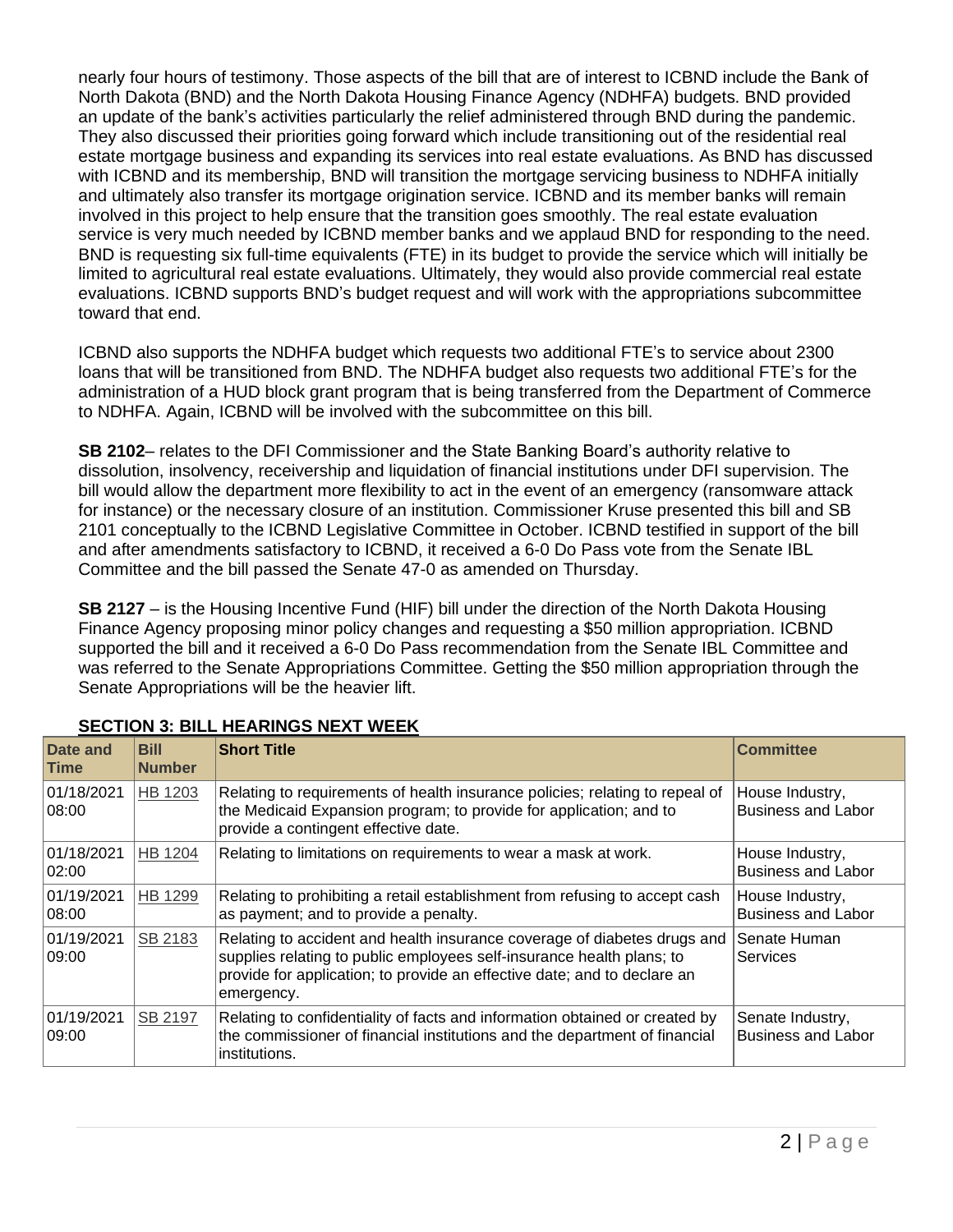| 01/19/2021<br>02:00 | <b>HB 1258</b> | Relating to real estate commission administration and real estate<br>licensing; to repeal chapter 43-23.4 of the North Dakota Century Code,<br>relating to real estate broker trust accounts; and to provide a penalty.                                                                                                                                                            | House Industry,<br><b>Business and Labor</b>    |
|---------------------|----------------|------------------------------------------------------------------------------------------------------------------------------------------------------------------------------------------------------------------------------------------------------------------------------------------------------------------------------------------------------------------------------------|-------------------------------------------------|
| 01/19/2021<br>02:00 | <b>HB 1187</b> | Relating to creation of a Bank of North Dakota rebuilders loan program<br>and a rebuilders permanent loan fund; to repeal sections 6-09-46 and 6-<br>09-46.1 of the North Dakota Century Code, relating to a rebuilders loan<br>program, a rebuilders home loan program, and a rebuilders home loan<br>fund; to provide a continuing appropriation; and to provide for a transfer. | House Industry,<br><b>Business and Labor</b>    |
| 01/19/2021<br>02:30 | HB 1320        | Relating to limitations on vaccinations requirements; relating to<br>immunizations required for entry to school or day care.                                                                                                                                                                                                                                                       | House Human<br>Services                         |
| 01/20/2021<br>09:00 | HB 1136        | Relating to the disposition of proceeds from tax lien foreclosures.                                                                                                                                                                                                                                                                                                                | House Finance and<br>Taxation                   |
| 01/20/2021<br>09:15 | <b>HB 1288</b> | Relating to Medicaid coverage of continuous glucose monitoring devices.                                                                                                                                                                                                                                                                                                            | House Human<br><b>Services</b>                  |
| 01/20/2021<br>09:30 | HB 1199        | Relating to the disposition of proceeds from tax lien foreclosures.                                                                                                                                                                                                                                                                                                                | House Finance and<br><b>Taxation</b>            |
| 01/20/2021<br>10:15 | SB 2020        | A BILL for an Act to provide an appropriation for defraying the expenses<br>of the North Dakota state university extension service, northern crops<br>institute, upper great plains transportation institute, main research center,<br>branch research centers, and agronomy seed farm; to provide for a<br>report; and to provide an exemption.                                   | Senate Appropriations                           |
| 01/20/2021<br>11:00 | SB 2020        | A BILL for an Act to provide an appropriation for defraying the expenses<br>of the North Dakota state university extension service, northern crops<br>institute, upper great plains transportation institute, main research center,<br>branch research centers, and agronomy seed farm; to provide for a<br>report; and to provide an exemption.                                   | Senate Appropriations                           |
| 01/20/2021<br>11:15 | SB 2048        | Relating to the Revised Uniform Unclaimed Property Act; relating to<br>abandoned and unclaimed property; to repeal chapter 47-30.1 of the<br>North Dakota Century Code, relating to the uniform unclaimed property<br>act; to provide for a report; to provide a penalty; and to provide a<br>continuing appropriation.                                                            | Senate Industry,<br><b>Business and Labor</b>   |
| 01/20/2021<br>02:00 | SB 2020        | A BILL for an Act to provide an appropriation for defraying the expenses<br>of the North Dakota state university extension service, northern crops<br>institute, upper great plains transportation institute, main research center,<br>branch research centers, and agronomy seed farm; to provide for a<br>report; and to provide an exemption.                                   | Senate Appropriations                           |
| 01/20/2021<br>02:45 | SB 2020        | A BILL for an Act to provide an appropriation for defraying the expenses<br>of the North Dakota state university extension service, northern crops<br>institute, upper great plains transportation institute, main research center,<br>branch research centers, and agronomy seed farm; to provide for a<br>report; and to provide an exemption.                                   | Senate Appropriations                           |
| 01/20/2021<br>03:30 | SB 2020        | A BILL for an Act to provide an appropriation for defraying the expenses<br>of the North Dakota state university extension service, northern crops<br>institute, upper great plains transportation institute, main research center,<br>branch research centers, and agronomy seed farm; to provide for a<br>report; and to provide an exemption.                                   | Senate Appropriations                           |
| 01/21/2021<br>09:00 | HB 1172        | Relating to agricultural mediation and negotiation services.                                                                                                                                                                                                                                                                                                                       | House Agriculture                               |
| 01/21/2021<br>01:30 | SB 2169        | Relating to a COVID-19 relief grant program for essential workers; to<br>provide an appropriation; to provide a contingent appropriation; and to<br>provide an expiration date.                                                                                                                                                                                                    | Senate Appropriations                           |
| 01/22/2021<br>08:30 | <b>HB 1231</b> | Relating to duty of the investment director to consider investing locally.                                                                                                                                                                                                                                                                                                         | <b>House Government</b><br>and Veterans Affairs |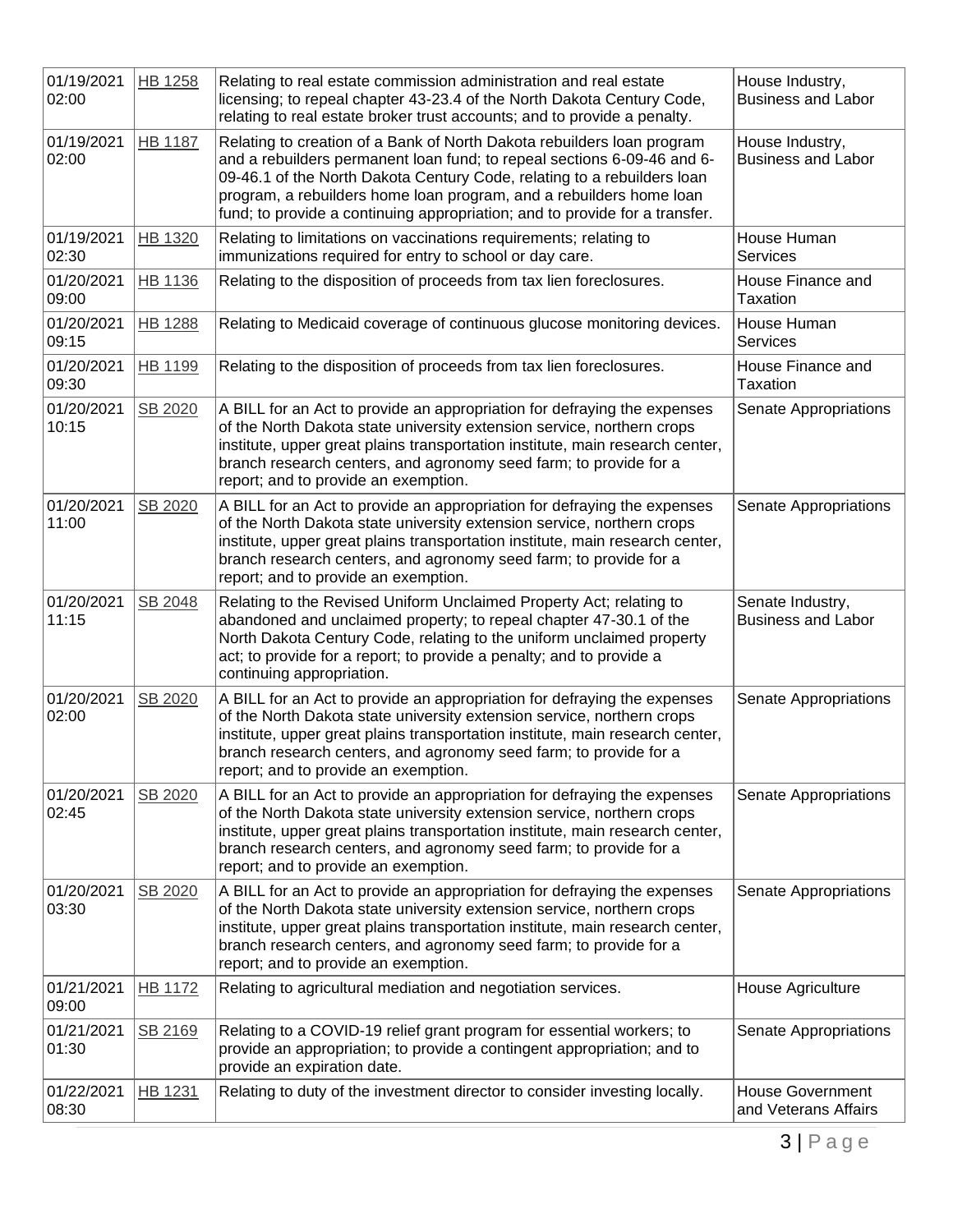| <b>SB 2191</b><br> 01/22/2021<br>10:45 | Relating to the disposal of abandoned personal property. | Senate Political<br>Subdivisions |
|----------------------------------------|----------------------------------------------------------|----------------------------------|
|----------------------------------------|----------------------------------------------------------|----------------------------------|

Legislator contact information can be found at<http://www.legis.nd.gov/contact-my-legislators> and you can check on any legislative activities through the Legislative Council's web page at [www.legis.nd.gov.](http://www.legis.nd.gov/)

Thank you for your participation in the legislative process. Please call, email or text me with any questions or concerns. If you'd like to be taken off this distribution list or if there are others in your organization that should be on the distribution list for the legislative updates, please let me know.

Sincerely,

Bang D. Haugen

*Barry D. Haugen [barryh@icbnd.com](mailto:barryh@icbnd.com) cell: 701.955.4308 office: 701.258.7121*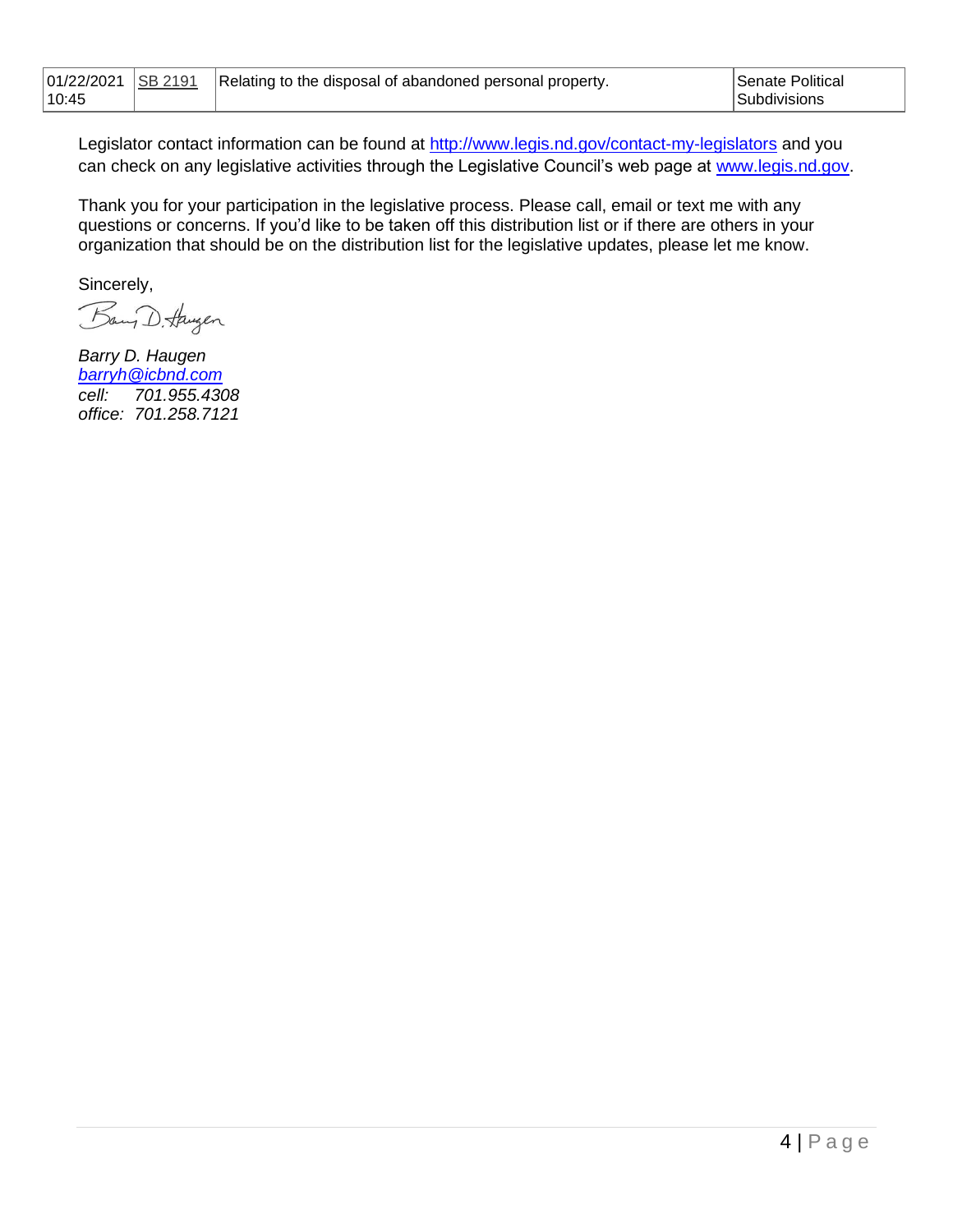

# **ICBND BILL TRACKING LIST**

| <b>Bill</b>    | <b>Status</b>                                                                                                                                            | <b>Title</b>                                                                                                                                                                                                                                                                                                                                                                                                                                                                                                                                                                                                                                                                                                                                                                                                                                                                                                                                                                                                       |
|----------------|----------------------------------------------------------------------------------------------------------------------------------------------------------|--------------------------------------------------------------------------------------------------------------------------------------------------------------------------------------------------------------------------------------------------------------------------------------------------------------------------------------------------------------------------------------------------------------------------------------------------------------------------------------------------------------------------------------------------------------------------------------------------------------------------------------------------------------------------------------------------------------------------------------------------------------------------------------------------------------------------------------------------------------------------------------------------------------------------------------------------------------------------------------------------------------------|
| HB 1002        | House: INTRODUCED<br>01/05 H Introduced, first reading,<br>referred Appropriations Committee<br>01/08 H Committee Hearing - 09:00 AM                     | A BILL for an Act to provide an appropriation for defraying the<br>expenses of the office of the secretary of state and public printing.                                                                                                                                                                                                                                                                                                                                                                                                                                                                                                                                                                                                                                                                                                                                                                                                                                                                           |
| HB 1011        | House: INTRODUCED<br>01/05 H Introduced, first reading,<br>referred Appropriations Committee<br>01/08 H Committee Hearing - 10:00 AM                     | A BILL for an Act to provide an appropriation for defraying the<br>expenses of the securities department.                                                                                                                                                                                                                                                                                                                                                                                                                                                                                                                                                                                                                                                                                                                                                                                                                                                                                                          |
| HB 1024        | House: INTRODUCED<br>01/05 H Introduced, first reading,<br>referred Appropriations Committee<br>01/14 H Committee Hearing - 11:00 AM                     | A BILL for an Act to provide an appropriation for defraying the<br>expenses of the ethics commission.                                                                                                                                                                                                                                                                                                                                                                                                                                                                                                                                                                                                                                                                                                                                                                                                                                                                                                              |
| HB 1026        | House: INTRODUCED<br>01/05 H Introduced, first reading,<br>referred Agriculture Committee<br>01/07 H Committee Hearing - 09:00 AM                        | Relating to financial criteria for grain buyer, grain broker, grain<br>processor, and warehousemen licenses, and licensing and bonding<br>for grain brokers and grain processors; to amend and reenact<br>sections 60-02-01, 60-02-07, 60-02-09, 60-02-11, 60-02-12, 60-02-<br>19.1, 60-02-24, 60-02.1-01, 60-02.1-07, 60-02.1-08, 60-02.1-10, 60-<br>02.1-11, 60-02.1-13, 60-02.1-14, 60-02.1-15, 60-02.1-17, 60-02.1-19,<br>60-02.1-21, 60-02.1-23, 60-02.1-29, 60-02.1-32, 60-02.1-41,<br>subsection 2 of section 60-04-01, and section 60-10-16 of the North<br>Dakota Century Code, relating to definitions of grain brokers and<br>processors, the duties and powers of the commissioner,<br>confidentiality records, scale ticket contents, credit-sale contracts,<br>reports, annual licenses, fees, and bonds for grain buyers, grain<br>brokers, grain processors, and warehousemen; to repeal sections 60-<br>02.1-06, 60-02.1-07.1, 60-02.1-26, 60-02.1-27, and 60-10-15; and to<br>provide a penalty. |
| HB 1037        | House: INTRODUCED<br>01/05 H Introduced, first reading,<br>referred Appropriations Committee                                                             | Relating to a legacy earnings fund; and to amend and reenact<br>subsection 1 of section 21-10-06 of the North Dakota Century Code,<br>relating to funds invested by the state investment board.                                                                                                                                                                                                                                                                                                                                                                                                                                                                                                                                                                                                                                                                                                                                                                                                                    |
| HB 1043        | House: INTRODUCED<br>01/12 H Reported back amended, do<br>pass, amendment placed on calendar<br>1310<br>01/13 H Rereferred to Judiciary                  | Relating to the ethics commission delegation of duties and advisory<br>opinions; to amend and reenact subsection 2 of section 54-66-01 and<br>sections 54-66-05, 54-66-06, 54-66-07, 54-66-08, 54-66-09, and 54-<br>66-12 of the North Dakota Century Code, relating to ethics<br>commission complaint procedures.                                                                                                                                                                                                                                                                                                                                                                                                                                                                                                                                                                                                                                                                                                 |
| HB 1050        | House: INTRODUCED<br>01/13 H Reported back amended, do<br>pass, amendment placed on calendar<br>1400<br>01/14 H Amendment adopted, placed<br>on calendar | Relating to definitions relating to business incentives, agreements,<br>and reports.                                                                                                                                                                                                                                                                                                                                                                                                                                                                                                                                                                                                                                                                                                                                                                                                                                                                                                                               |
| <b>HB 1087</b> | House: INTRODUCED<br>01/14 H Reported back amended, do                                                                                                   | Relating to third-party reinsurance; to amend and reenact sections<br>01/12 H Committee Hearing - 01:45 PM 26.1-03-17, 26.1-36.7-01, 26.1-36.7-02, 26.1-36.7-03, 26.1-36.7-04,<br>26.1-36.7-05, 26.1-36.7-06, 26.1-36.7-07, 26.1-36.7-08, 26.1-36.7-09,                                                                                                                                                                                                                                                                                                                                                                                                                                                                                                                                                                                                                                                                                                                                                            |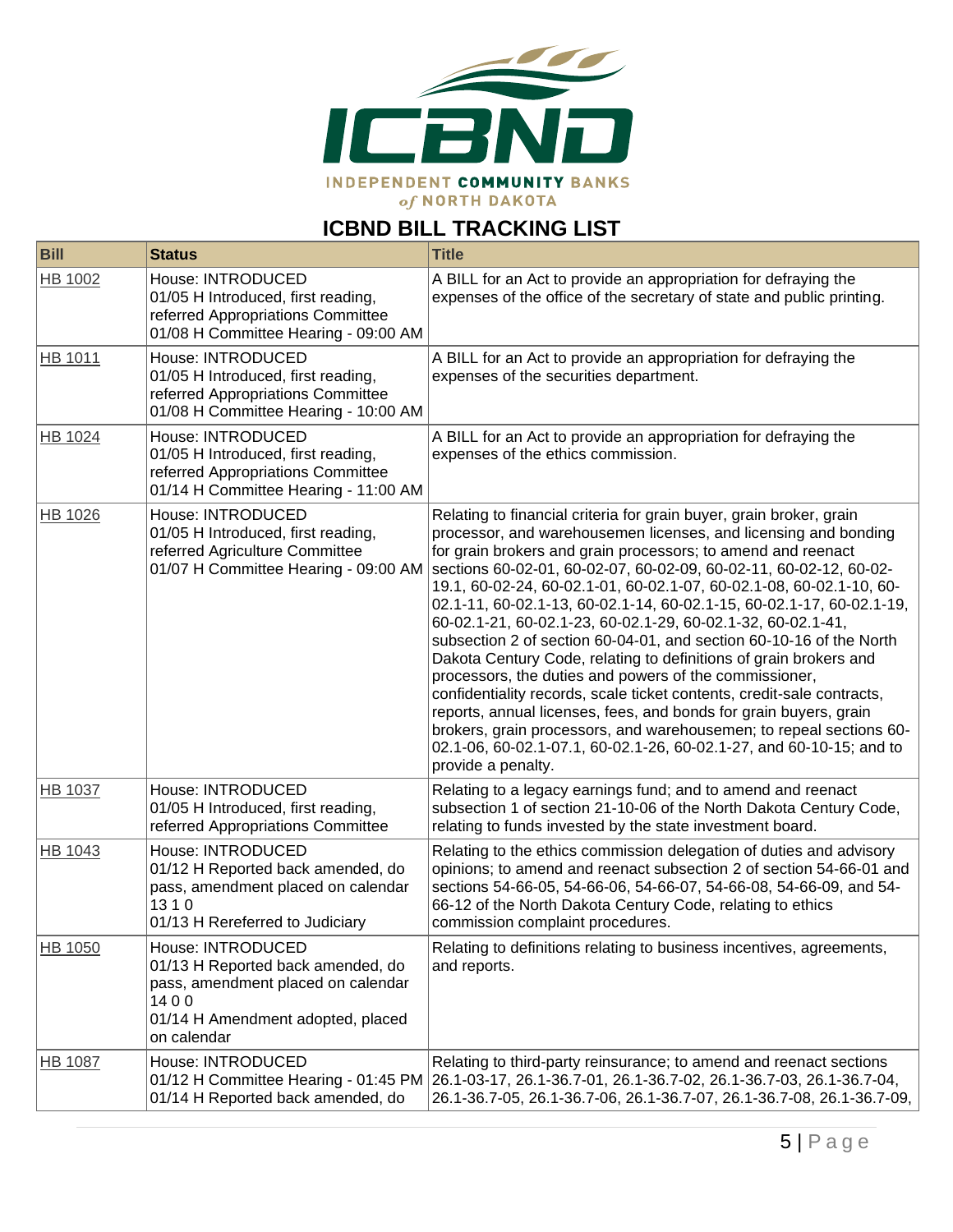|                | pass, amendment placed on calendar<br>1400                                                                                                            | and 26.1-36.7-10 of the North Dakota Century Code, relating to<br>premium taxes and credits for insurance companies and the<br>establishment of an invisible reinsurance pool for the individual health<br>insurance market; to provide for a study; to provide a penalty; to<br>provide an appropriation; to provide a continuing appropriation; and to<br>declare an emergency.                  |
|----------------|-------------------------------------------------------------------------------------------------------------------------------------------------------|----------------------------------------------------------------------------------------------------------------------------------------------------------------------------------------------------------------------------------------------------------------------------------------------------------------------------------------------------------------------------------------------------|
| HB 1132        | House: INTRODUCED<br>01/11 H Introduced, first reading,<br>(emergency), referred Appropriations<br>Committee                                          | Relating to bonded debt repayments; to amend and reenact sections<br>6-09.4-06 and 6-09.4-10 of the North Dakota Century Code, relating<br>to borrowing and lending authority of the public finance authority and<br>reserve funds associated with bonds; to provide an appropriation; to<br>provide a bond issue limit; to provide an exemption; and to declare an<br>emergency.                  |
| HB 1136        | House: INTRODUCED<br>01/11 H Introduced, first reading,<br>referred Finance and Taxation<br>Committee<br>01/20 H Committee Hearing - 09:00 AM         | Relating to the disposition of proceeds from tax lien foreclosures.                                                                                                                                                                                                                                                                                                                                |
| <b>HB 1172</b> | House: INTRODUCED<br>01/11 H Introduced, first reading,<br>referred Agriculture Committee<br>01/21 H Committee Hearing - 09:00 AM                     | Relating to agricultural mediation and negotiation services.                                                                                                                                                                                                                                                                                                                                       |
| <b>HB 1175</b> | House: INTRODUCED<br>01/11 H Introduced, first reading,<br>(emergency), referred Industry,<br><b>Business and Labor Committee</b>                     | Relating to business immunity from COVID-19 liability claims; to<br>provide for retroactive application; and to declare an emergency.                                                                                                                                                                                                                                                              |
| <b>HB 1187</b> | House: INTRODUCED<br>01/11 H Introduced, first reading,<br>referred Industry, Business and Labor<br>Committee<br>01/19 H Committee Hearing - 02:00 PM | Relating to creation of a Bank of North Dakota rebuilders loan<br>program and a rebuilders permanent loan fund; to repeal sections 6-<br>09-46 and 6-09-46.1 of the North Dakota Century Code, relating to a<br>rebuilders loan program, a rebuilders home loan program, and a<br>rebuilders home loan fund; to provide a continuing appropriation; and<br>to provide for a transfer.              |
| <b>HB 1191</b> | House: INTRODUCED<br>01/11 H Introduced, first reading,<br>referred Government and Veterans<br><b>Affairs Committee</b>                               | Relating to reporting expenditures in support of or opposition to<br>candidates; and to provide a penalty.                                                                                                                                                                                                                                                                                         |
| HB 1199        | House: INTRODUCED<br>01/11 H Introduced, first reading,<br>referred Finance and Taxation<br>Committee<br>01/20 H Committee Hearing - 09:30 AM         | Relating to the disposition of proceeds from tax lien foreclosures.                                                                                                                                                                                                                                                                                                                                |
| HB 1203        | House: INTRODUCED<br>01/11 H Introduced, first reading,<br>referred Industry, Business and Labor<br>Committee<br>01/18 H Committee Hearing - 08:00 AM | Relating to requirements of health insurance policies; to amend and<br>reenact section 50-24.1-37 of the North Dakota Century Code,<br>relating to continuation of Medicaid Expansion; to repeal sections 40<br>and 41 of chapter 11 of the 2017 Session Laws, relating to repeal of<br>the Medicaid Expansion program; to provide for application; and to<br>provide a contingent effective date. |
| <b>HB 1204</b> | House: INTRODUCED<br>01/11 H Introduced, first reading,<br>referred Industry, Business and Labor<br>Committee<br>01/18 H Committee Hearing - 02:00 PM | Relating to limitations on requirements to wear a mask at work.                                                                                                                                                                                                                                                                                                                                    |
| HB 1231        | House: INTRODUCED<br>01/11 H Introduced, first reading,<br>referred Government and Veterans                                                           | Relating to duty of the investment director to consider investing<br>locally.                                                                                                                                                                                                                                                                                                                      |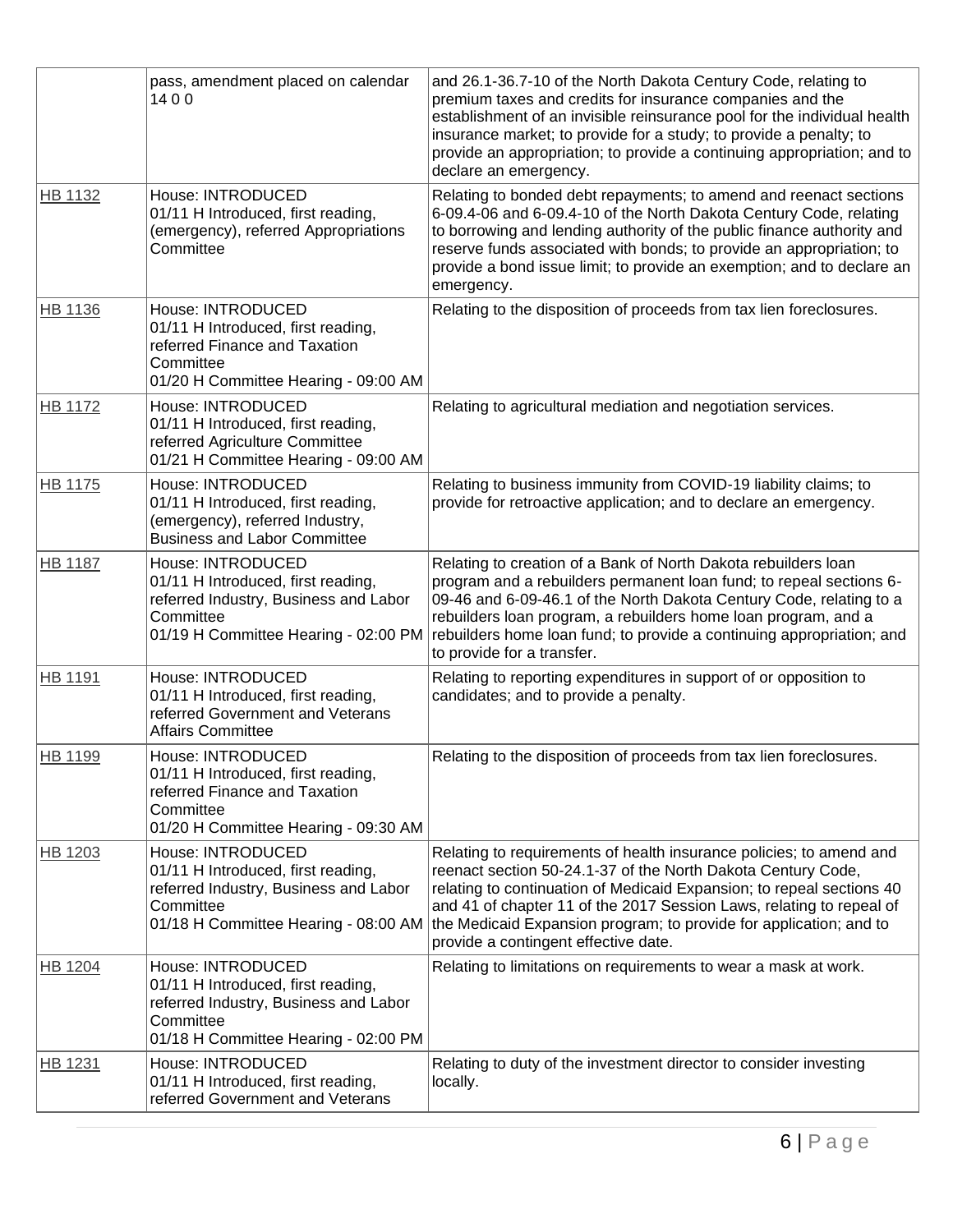|                | <b>Affairs Committee</b><br>01/22 H Committee Hearing - 08:30 AM                                                                                      |                                                                                                                                                                                                                                                                                                                                                                                                                                                                                                                                                                                                                                                                                                         |
|----------------|-------------------------------------------------------------------------------------------------------------------------------------------------------|---------------------------------------------------------------------------------------------------------------------------------------------------------------------------------------------------------------------------------------------------------------------------------------------------------------------------------------------------------------------------------------------------------------------------------------------------------------------------------------------------------------------------------------------------------------------------------------------------------------------------------------------------------------------------------------------------------|
| <b>HB 1258</b> | House: INTRODUCED<br>01/11 H Introduced, first reading,<br>referred Industry, Business and Labor<br>Committee<br>01/19 H Committee Hearing - 02:00 PM | Relating to real estate commission administration and real estate<br>licensing; to repeal chapter 43-23.4 of the North Dakota Century<br>Code, relating to real estate broker trust accounts; and to provide a<br>penalty.                                                                                                                                                                                                                                                                                                                                                                                                                                                                              |
| <b>HB 1261</b> | House: INTRODUCED<br>01/11 H Introduced, first reading,<br>referred Judiciary Committee                                                               | Relating to property exempt from seizure and forfeiture; and to amend<br>and reenact section 19-03.1-36.8 of the North Dakota Century Code,<br>relating to seizure and forfeiture reporting requirements.                                                                                                                                                                                                                                                                                                                                                                                                                                                                                               |
| <b>HB 1267</b> | House: INTRODUCED<br>01/11 H Introduced, first reading,<br>referred Industry, Business and Labor<br>Committee                                         | Relating to cryptocurrency custodian services and exchanges; and to<br>provide for a legislative management report.                                                                                                                                                                                                                                                                                                                                                                                                                                                                                                                                                                                     |
| <b>HB 1268</b> | House: INTRODUCED<br>01/11 H Introduced, first reading,<br>referred Industry, Business and Labor<br>Committee                                         | Relating to a financial technology sandbox program for innovative<br>financial products and services and criminal history background<br>checks.                                                                                                                                                                                                                                                                                                                                                                                                                                                                                                                                                         |
| <b>HB 1271</b> | House: INTRODUCED<br>01/12 H Request return from committee<br>01/12 H Rereferred to Industry,<br><b>Business and Labor</b>                            | Relating to employer immunity; to amend and reenact subsection 11<br>of section 65-01-02 of the North Dakota Century Code, relating to the<br>definition of a compensable injury; to provide for retroactive<br>application; and to declare an emergency.                                                                                                                                                                                                                                                                                                                                                                                                                                               |
| HB 1275        | House: INTRODUCED<br>01/11 H Introduced, first reading,<br>referred Appropriations Committee                                                          | Relating to an infrastructure bonding repayment fund, a research and<br>innovation fund, a workforce development and lifelong education fund,<br>a student meal and support services fund, a legacy earnings fund, a<br>human services and public health stabilization fund, and a regional<br>economic development infrastructure fund; to amend and reenact<br>subsection 1 of section 21-10-06, section 21-10-12, and sections 54-<br>54-08.1 and 54-54-08.2 of the North Dakota Century Code, relating to<br>funds invested by the state investment board, legacy fund definitions,<br>and an arts and culture endowment fund; to provide a continuing<br>appropriation; and to provide a transfer. |
| <b>HB 1277</b> | House: INTRODUCED<br>01/11 H Introduced, first reading,<br>referred Finance and Taxation<br>Committee                                                 | Relating to a residential property tax exemption for new construction;<br>and to provide an effective date.                                                                                                                                                                                                                                                                                                                                                                                                                                                                                                                                                                                             |
| <b>HB 1288</b> | House: INTRODUCED<br>01/11 H Introduced, first reading,<br>referred Human Services Committee<br>01/20 H Committee Hearing - 09:15 AM                  | Relating to Medicaid coverage of continuous glucose monitoring<br>devices.                                                                                                                                                                                                                                                                                                                                                                                                                                                                                                                                                                                                                              |
| HB 1295        | House: INTRODUCED<br>01/11 H Introduced, first reading,<br>(emergency), referred Government and<br><b>Veterans Affairs Committee</b>                  | Relating to authority of the secretary of state and the ethics<br>commission; and to declare an emergency.                                                                                                                                                                                                                                                                                                                                                                                                                                                                                                                                                                                              |
| HB 1299        | House: INTRODUCED<br>01/11 H Introduced, first reading,<br>referred Industry, Business and Labor<br>Committee<br>01/19 H Committee Hearing - 08:00 AM | Relating to prohibiting a retail establishment from refusing to accept<br>cash as payment; and to provide a penalty.                                                                                                                                                                                                                                                                                                                                                                                                                                                                                                                                                                                    |
| HB 1301        | House: INTRODUCED<br>01/11 H Introduced, first reading,<br>referred Industry, Business and Labor<br>Committee                                         | Relating to employer immunity for communicable diseases and<br>mandatory communicable disease immunizations; to provide a<br>penalty; to provide for application; and to provide for retroactive<br>application.                                                                                                                                                                                                                                                                                                                                                                                                                                                                                        |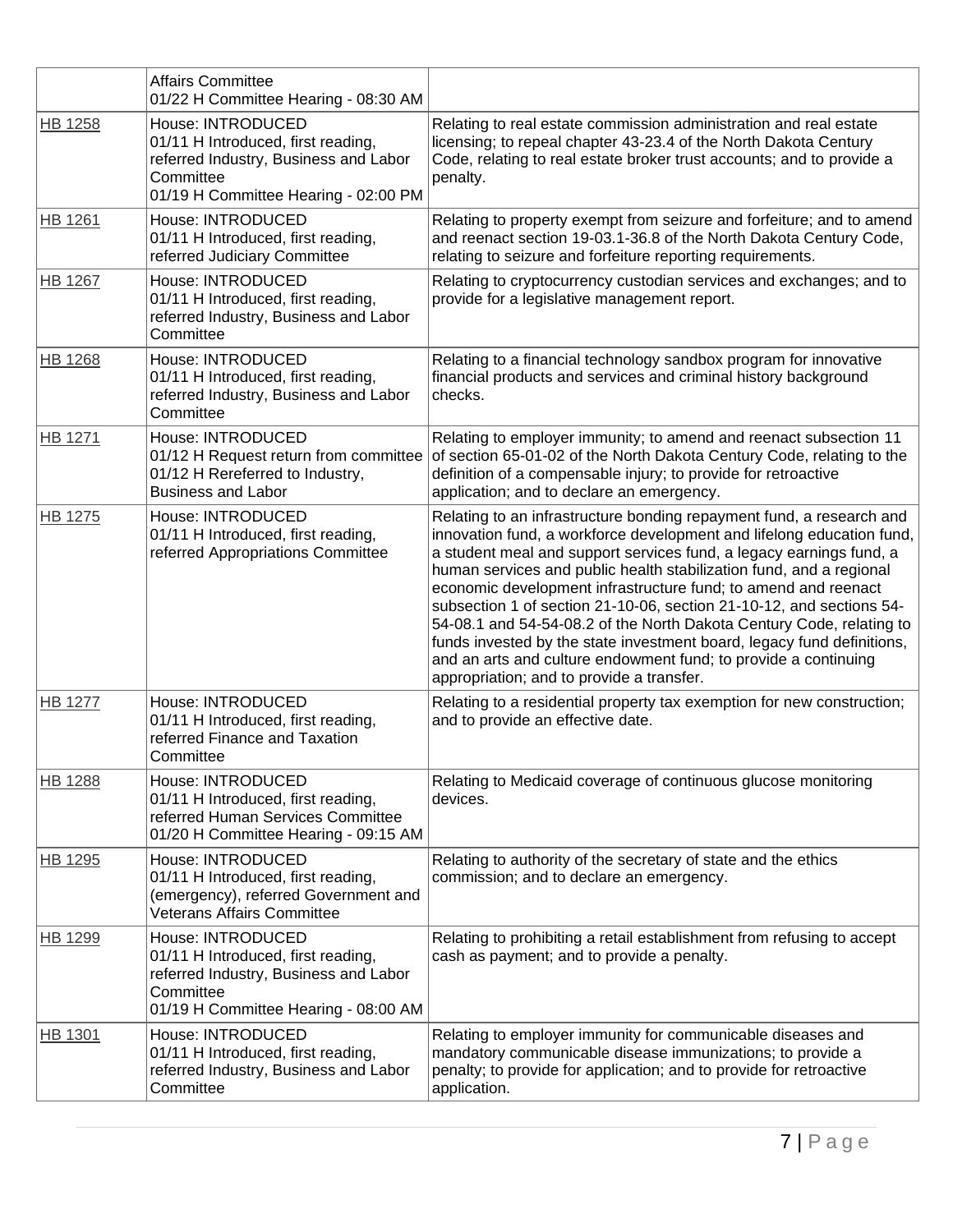| <b>HB 1314</b> | House: INTRODUCED<br>01/11 H Introduced, first reading,<br>referred Industry, Business and Labor<br>Committee                         | Relating to cybersecurity incident reporting requirements.                                                                                                                                                                                                                                                                                                              |
|----------------|---------------------------------------------------------------------------------------------------------------------------------------|-------------------------------------------------------------------------------------------------------------------------------------------------------------------------------------------------------------------------------------------------------------------------------------------------------------------------------------------------------------------------|
| HB 1320        | House: INTRODUCED<br>01/12 H Introduced, first reading,<br>referred Human Services Committee<br>01/19 H Committee Hearing - 02:30 PM  | Relating to limitations on vaccinations requirements; to amend and<br>reenact subsection 2 of section 15.1-23-02 and section 23-01-05.3 of<br>the North Dakota Century Code, relating to immunization records and<br>data; and to repeal section 23-07-17.1 of the North Dakota Century<br>Code, relating to immunizations required for entry to school or day<br>care. |
| <b>HB 1322</b> | House: INTRODUCED<br>01/11 H Introduced, first reading,<br>referred Judiciary Committee                                               | Relating to the attorney general's review of proposed administrative<br>rules and the authority of the administrative rules committee to object<br>to or void an administrative rule.                                                                                                                                                                                   |
| <b>HB 1328</b> | House: INTRODUCED<br>01/12 H Introduced, first reading,<br>(emergency), referred Human Services<br>Committee                          | Relating to vitamin D screening and testing; to amend and reenact<br>section 26.1-36.6-03 of the North Dakota Century Code, relating to<br>self-insurance health plans; to provide for a report; to provide for<br>application; to provide an expiration date; and to declare an<br>emergency.                                                                          |
| HB 1330        | House: INTRODUCED<br>01/13 H Introduced, first reading,<br>referred Industry, Business and Labor<br>Committee                         | Relating to prohibiting covered entities from selling users' protected<br>data without consent; and to provide a penalty.                                                                                                                                                                                                                                               |
| HB 1341        | House: INTRODUCED<br>01/14 H Introduced, first reading,<br>referred Industry, Business and Labor<br>Committee                         | Relating to the state minimum wage rate.                                                                                                                                                                                                                                                                                                                                |
| SB 2008        | Senate: INTRODUCED<br>01/05 S Introduced, first reading,<br>referred Appropriations Committee<br>01/08 S Committee Hearing - 11:00 AM | A BILL for an Act to provide an appropriation for defraying the<br>expenses of the department of financial institutions.                                                                                                                                                                                                                                                |
| SB 2014        | Senate: INTRODUCED<br>01/05 S Introduced, first reading,<br>referred Appropriations Committee<br>01/13 S Committee Hearing - 08:30 AM | A BILL for an Act to provide an appropriation for defraying the<br>expenses of the industrial commission and the agencies under its<br>control; to provide contingent funding; to provide for a transfer; and to<br>provide an exemption.                                                                                                                               |
| SB 2018        | Senate: INTRODUCED<br>01/05 S Introduced, first reading,<br>referred Appropriations Committee                                         | A BILL for an Act to provide an appropriation for defraying the<br>expenses of the department of commerce; and to provide for a<br>transfer.                                                                                                                                                                                                                            |
| SB 2019        | Senate: INTRODUCED<br>01/05 S Introduced, first reading,<br>referred Appropriations Committee<br>01/07 S Committee Hearing - 01:30 PM | A BILL for an Act to provide an appropriation for defraying the<br>expenses of the department of career and technical education.                                                                                                                                                                                                                                        |
| SB 2020        | Senate: INTRODUCED<br>01/20 S Committee Hearing - 02:45 PM<br>01/20 S Committee Hearing - 03:30 PM                                    | A BILL for an Act to provide an appropriation for defraying the<br>expenses of the North Dakota state university extension service,<br>northern crops institute, upper great plains transportation institute,<br>main research center, branch research centers, and agronomy seed<br>farm; to provide for a report; and to provide an exemption.                        |
| SB 2021        | Senate: INTRODUCED<br>01/05 S Introduced, first reading,<br>referred Appropriations Committee<br>01/06 S Committee Hearing - 02:30 PM | A BILL for an Act to provide an appropriation for defraying the<br>expenses of the information technology department; and to provide an<br>exemption.                                                                                                                                                                                                                   |
| SB 2034        | Senate: INTRODUCED<br>01/05 S Introduced, first reading,<br>referred Judiciary Committee<br>01/12 S Committee Hearing - 10:30 AM      | Relating to written advisory opinions regarding ethics.                                                                                                                                                                                                                                                                                                                 |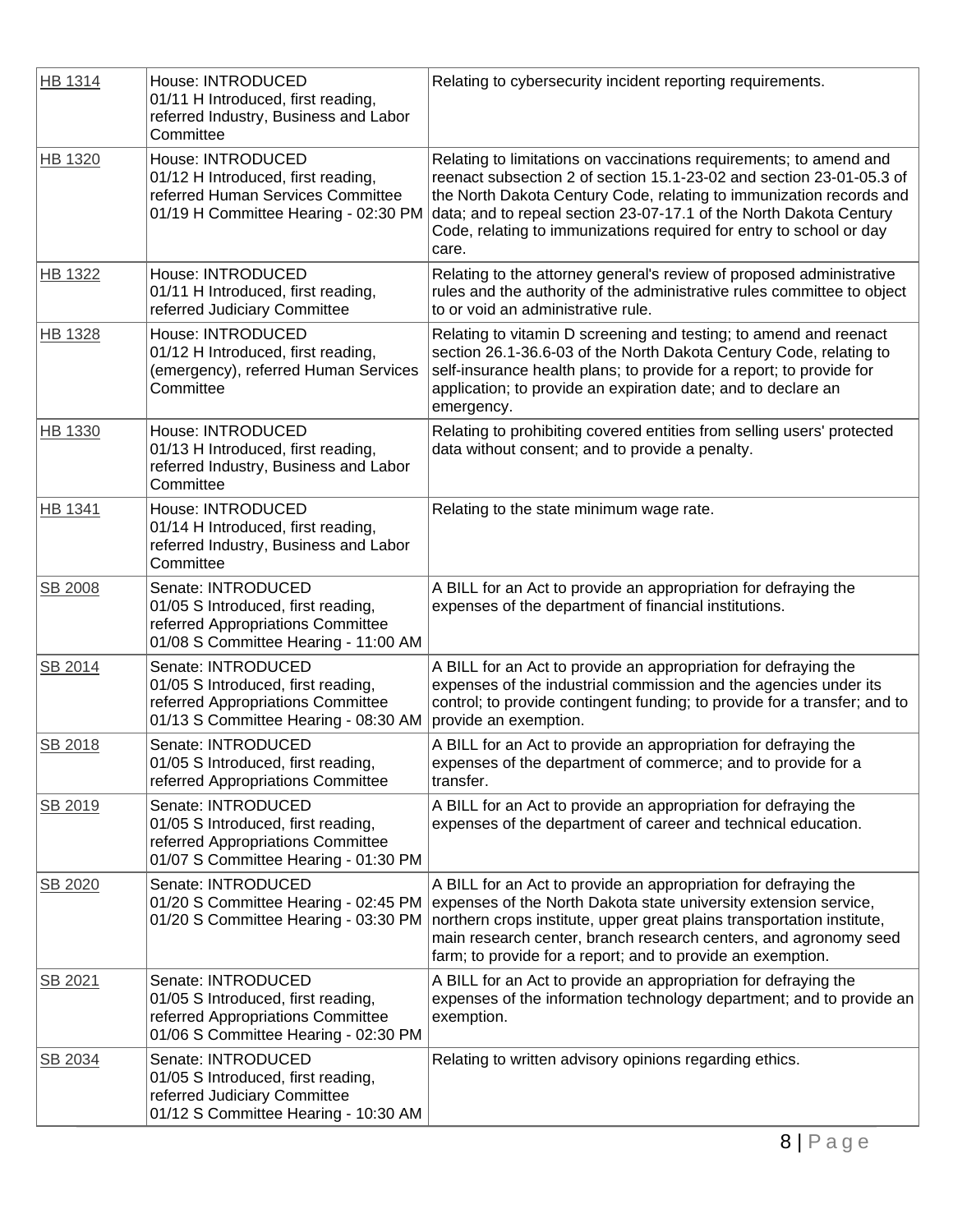| SB 2048 | Senate: INTRODUCED<br>01/06 S Committee Hearing - 01:45 PM<br>01/20 S Committee Hearing - 11:15 AM                                                     | Relating to the Revised Uniform Unclaimed Property Act; to amend<br>and reenact sections 9-12-29, 10-19.1-123, 10-33-114, and 15-02-<br>05.2, subsection 3 of section 23.1-15-07, subsections 8 and 9 of<br>section 26.1-55-02, sections 26.1-55-04, 27-05.2-04, and 30.1-20-14,<br>subsection 3 of section 35-20-17, sections 35-36-05, 38-13.1-03, 38-<br>18.1-03, and 44-04-18.25, subsection 3 of section 47-16-07.1, section<br>54-27-15.1, subsection 6 of section 57-38-57, subsection 8 of section<br>57-39.2-23, and section 60-01-34 of the North Dakota Century Code,<br>relating to abandoned and unclaimed property; to repeal chapter 47-<br>30.1 of the North Dakota Century Code, relating to the uniform<br>unclaimed property act; to provide for a report; to provide a penalty;<br>and to provide a continuing appropriation.                                                                |
|---------|--------------------------------------------------------------------------------------------------------------------------------------------------------|------------------------------------------------------------------------------------------------------------------------------------------------------------------------------------------------------------------------------------------------------------------------------------------------------------------------------------------------------------------------------------------------------------------------------------------------------------------------------------------------------------------------------------------------------------------------------------------------------------------------------------------------------------------------------------------------------------------------------------------------------------------------------------------------------------------------------------------------------------------------------------------------------------------|
| SB 2064 | Senate: INTRODUCED<br>01/05 S Introduced, first reading,<br>referred Energy and Natural Resources<br>Committee<br>01/07 S Committee Hearing - 03:00 PM | Relating to the definition of person.                                                                                                                                                                                                                                                                                                                                                                                                                                                                                                                                                                                                                                                                                                                                                                                                                                                                            |
| SB 2070 | Senate: INTRODUCED<br>01/05 S Introduced, first reading,<br>referred Energy and Natural Resources<br>Committee<br>01/07 S Committee Hearing - 01:30 PM | Relating to the regulated substance response; to amend and reenact<br>sections 11-33-01, 40-47-01, and 58-03-11 of the North Dakota<br>Century Code, relating to the regulated substance response; and to<br>repeal sections 23.1-04-04 and 23.1-10-01 of the North Dakota<br>Century Code, relating to contaminated properties.                                                                                                                                                                                                                                                                                                                                                                                                                                                                                                                                                                                 |
| SB 2076 | Senate: PASSED<br>01/13 S Second reading, passed, yeas<br>47 nays 0<br>01/14 H Received from Senate                                                    | Relating to reinsurance credit of insurers.                                                                                                                                                                                                                                                                                                                                                                                                                                                                                                                                                                                                                                                                                                                                                                                                                                                                      |
| SB 2098 | Senate: PASSED<br>01/08 S Second reading, passed, yeas<br>47 nays 0<br>01/11 H Received from Senate                                                    | Relating to abandoned vehicles.                                                                                                                                                                                                                                                                                                                                                                                                                                                                                                                                                                                                                                                                                                                                                                                                                                                                                  |
| SB 2101 | Senate: PASSED<br>01/08 S Second reading, passed, yeas<br>47 nays 0<br>01/11 H Received from Senate                                                    | Relating to credit union loans; to amend and reenact subsection 3 of<br>section 6-01-01.1, sections 6-01-04.3, 6-01-09, and 6-01-17,<br>subsection 1 of section 6-03-05, sections 6-03-11, 6-03-13.3, and 6-<br>03-15.1, subsection 1 of section 6-03-47.2, sections 6-03-49.1, 6-05-<br>15.4, and 6-06-06, subsection 4 of section 6-06-08, and sections 6-<br>06-11 and 6-08-08.1 of the North Dakota Century Code, relating to<br>the regulatory fund, assessment of civil money penalties, appointment<br>of receivers, supervision and examinations, assessments, real estate<br>loans, bank mergers, bank branches, bank investments, trust<br>branches, credit union powers, credit union board notice, and sale or<br>purchase of banking institutions or holding companies; to repeal<br>section 6-06-14 of the North Dakota Century Code, relating to credit<br>union loans; and to provide a penalty. |
| SB 2102 | Senate: PASSED<br>01/13 S Amendment adopted, placed<br>on calendar<br>01/14 S Second reading, passed, yeas<br>47 nays 0                                | Relating to dissolution, insolvency, suspension, emergency<br>receivership, and liquidation of institutions under the department of<br>financial institutions' supervision; to amend and reenact subsection 4<br>of section 6-01-04.2 and sections 6-01-04.4, 6-02-05, 6-03-12, 6-03-<br>57, 6-03-67, 6-05-34, and 6-06-08.4 of the North Dakota Century<br>Code, relating to financial institutions cross references, cease and<br>desist orders, and prompt corrective action; and to repeal chapter 6-<br>07 of the North Dakota Century Code, relating to dissolution,<br>insolvency, suspension, emergency receivership, and liquidation of<br>institutions under the department of financial institutions' supervision.                                                                                                                                                                                    |
| SB 2103 | Senate: PASSED<br>01/08 S Second reading, passed, yeas                                                                                                 | Relating to money broker charges; to amend and reenact sections 13-<br>04.1-02.1, 13-05-02.3, and 13-08-12 of the North Dakota Century                                                                                                                                                                                                                                                                                                                                                                                                                                                                                                                                                                                                                                                                                                                                                                           |